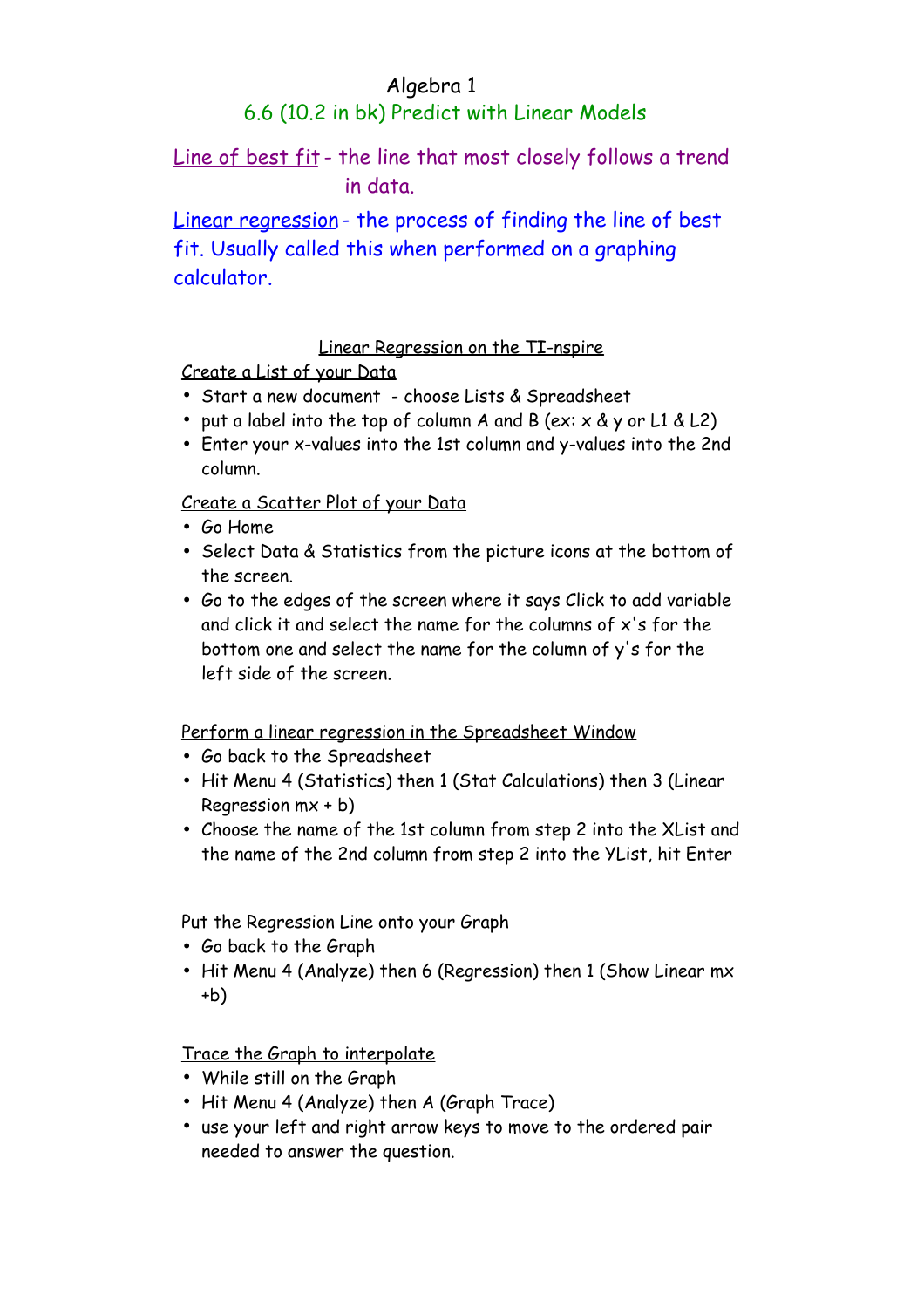#### Given latitudes and average temperatures in degrees Celsius for several **Example 2** cities, use your calculator to find an equation for the line of best fit. Then interpret the correlation coefficient and use the line of best fit to estimate the average temperature of another city using the given latitude.

 $\overline{1}$ 

| <b>City</b>               | <b>Latitude</b>  | <b>Average Temperature</b><br>(°C) |
|---------------------------|------------------|------------------------------------|
| Barrow, Alaska            | $71.2^{\circ}$ N | $-12.7$                            |
| Yakutsk, Russia           | 62.1°N           | $-10.1$                            |
| London, England           | $51.3^{\circ}$ N | 10.4                               |
| Chicago, Illinois         | $41.9^\circ$ N   | 10.3                               |
| San Francisco, California | $37.5^{\circ}$ N | 13.8                               |
| Yuma, Arizona             | 32.7°N           | 22.8                               |
| <b>Tindouf, Algeria</b>   | $27.7^{\circ}$ N | 22.8                               |
| Dakar, Senegal            | $14.0^\circ$ N   | 24.5                               |
| Mangalore, India          | $12.5^{\circ}$ N | 27.1                               |

Estimate the average temperature in Vancouver, Canada at 49.1°N.

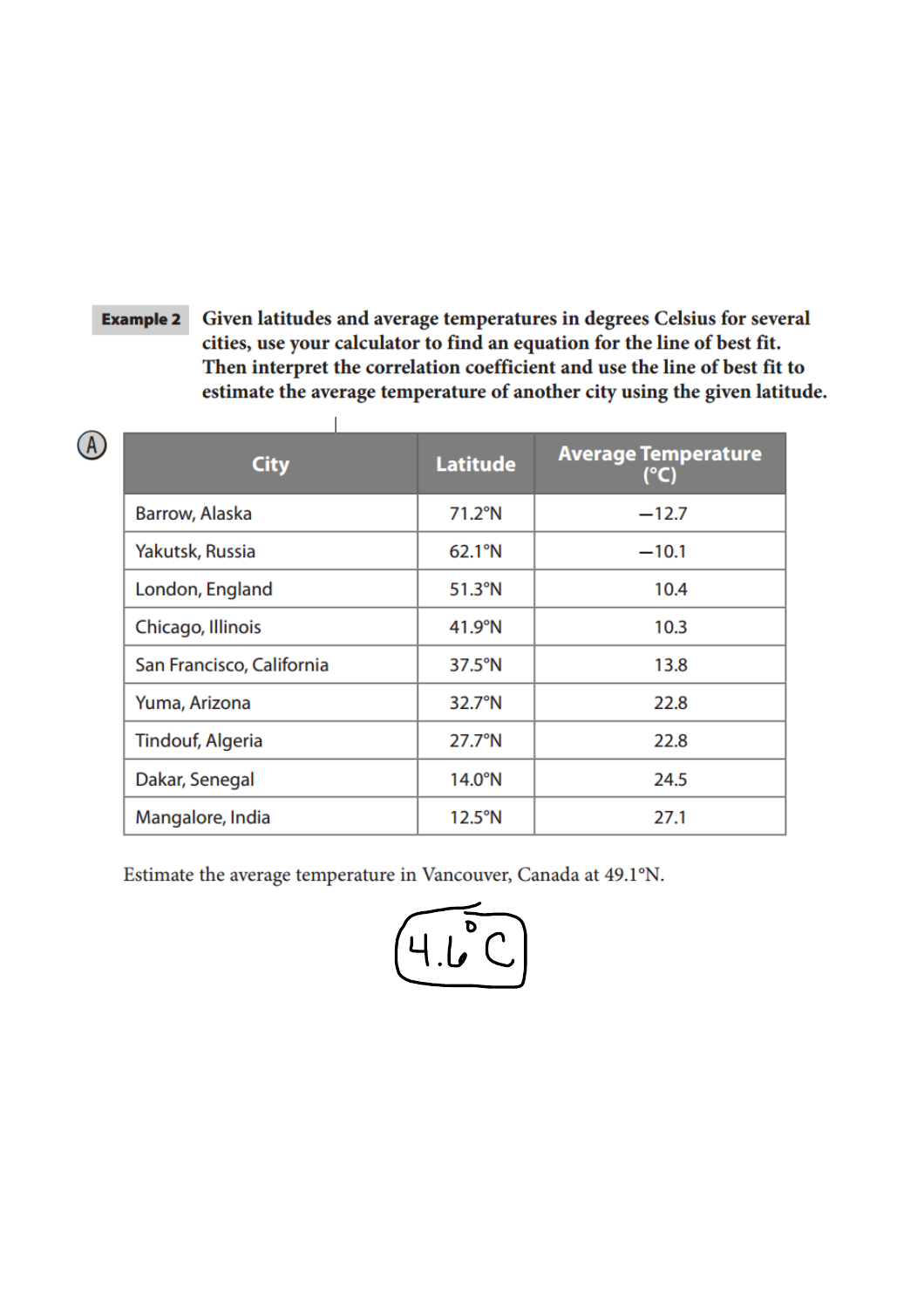|  | <b>City</b>            | <b>Latitude</b>  | <b>Average Temperature (°F)</b> |
|--|------------------------|------------------|---------------------------------|
|  | Fairbanks, Alaska      | $64.5^{\circ}$ N | 30                              |
|  | Moscow, Russia         | $55.5^{\circ}$ N | 39                              |
|  | Ghent, Belgium         | $51.0^\circ N$   | 46                              |
|  | Kiev, Ukraine          | $50.3^\circ N$   | 49                              |
|  | Prague, Czech Republic | $50.0^\circ N$   | 50                              |
|  | Winnipeg, Manitobia    | 49.5°N           | 52                              |
|  | Luxembourg             | 49.4°N           | 53                              |
|  | Vienna, Austria        | 48.1°N           | 56                              |
|  | Bern, Switzerland      | $46.6^{\circ}$ N | 59                              |

Estimate the average temperature in degrees Fahrenheit in Bath, England, at 51.4°N.

$$
48^\circ - 49^\circ +
$$